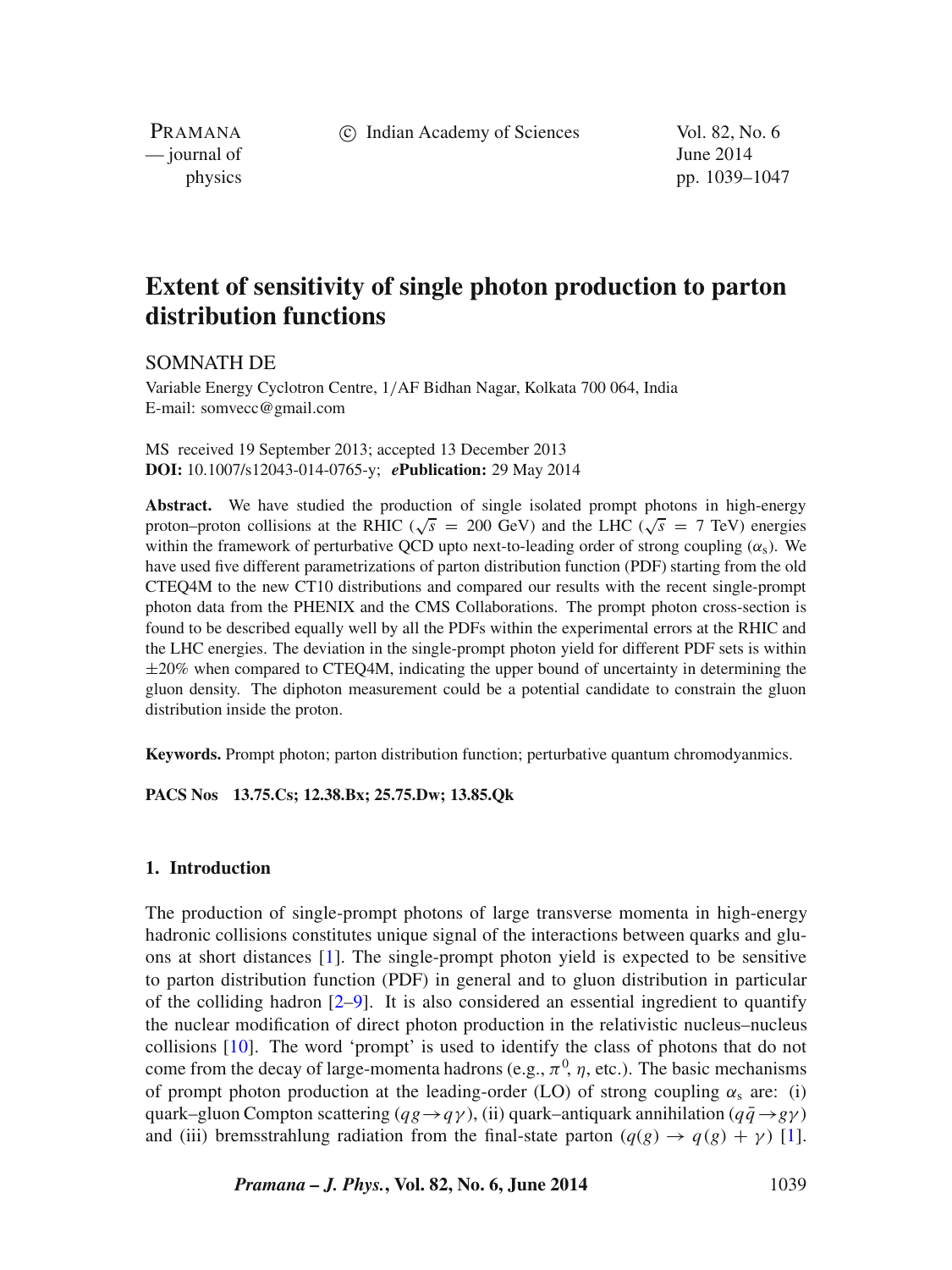#### *Somnath De*

Because of the point-like coupling, the photons produced through the processes (i) and (ii) are called 'direct' photons. The direct photons are often calculated using perturbative quantum chromodyanmics (pQCD), which successfully explains the production of particles with energy  $E \gg \Lambda_{\text{QCD}}$  (where  $\Lambda_{\text{QCD}} \sim 200$  MeV). The photons originated from the process (iii) are called 'fragmentation' photons. The evaluation of this contribution requires non-perturbative parton to photon fragmentation function as an input along with pOCD. However, at this point, we must state that the distinction is renormalization scheme-dependent and has no physical implication beyond LO. A complete next-to leading order (NLO) theory is needed to explain the single- and double-prompt photon data in hadronic collisions [\[11\]](#page-8-2).

The momentum fraction probed by the prompt photon of transverse momentum  $p_{\text{T}}^{\gamma}$ for proton–proton  $(p + p)$  collisions at midrapidity  $(y = 0)$  is given by  $x \approx 2p_T^{\gamma}/\sqrt{s}$ where  $\sqrt{s}$  is the centre of mass energy. The photon production is more sensitive to the gluon distribution at low  $p_T^{\gamma}$  (i.e., small x) and to the valance quark distribution towards higher  $p_T^{\gamma}$  (i.e., large x) for a fixed  $\sqrt{s}$ . Thus, one can hope to determine the gluon distribution  $g(x, Q^2)$  unambiguously from the very accurate prompt photon data.

The present work is aimed to verify the above assumptions. For this purpose, we have considered the isolated prompt photon production in  $p + p$  collisions at the Relativistic Heavy Ion Collider (RHIC) ( $\sqrt{s}$  = 200 GeV) and the Large Hadron Collider (LHC)  $(\sqrt{s} = 7 \text{ TeV})$  energies.

#### 1.1 *Theoretical preliminaries*

The isolated prompt photon cross-section is found more advantageous than the inclusive prompt photon cross-section [\[12,](#page-8-3)[13\]](#page-8-4). The collider experiments always perform isolated photon measurement in order to identify the prompt photon signal from the large background of secondary decay photons. In addition, the isolation criterion makes the total photon cross-section much less sensitive to the non-perturbative fragmentation process enabling us to study the small  $x$  behaviour of gluon distribution more precisely. A photon is said to be isolated if the accompanying hadronic transverse energy  $(E_{\text{T}}^{\text{had}})$  inside the isolation cone is less than some specified value  $(E_{\text{T}}^{\text{iso}})$ :

<span id="page-1-0"></span>
$$
E_{\rm T}^{\rm had} \le E_{\rm T}^{\rm iso} \text{ inside } R,\tag{1}
$$

where we considered a cone of radius  $R = \sqrt{(y - y_\gamma)^2 + (\phi - \phi_\gamma)^2}$  in the rapidity (y) and the azimuthal angle  $(\phi)$  space about the photon direction. It is shown in ref. [\[13\]](#page-8-4) that the QCD factorization theorem is valid in all orders of perturbation theory with the above general isolation criterion (eq. [\(1\)](#page-1-0)). Hence the isolated prompt photon cross-section is a pertubatively well-defined quantity like the inclusive case. In the experiment, sometimes the isolation energy is expressed in terms of a dimensionless parameter  $\varepsilon = E_{\rm T}^{\rm iso}/p_{\rm T}^{\gamma}$ . We write the single isolated prompt photon production cross-section as [\[12,](#page-8-3)[13\]](#page-8-4)

<span id="page-1-1"></span>
$$
E_{\gamma} \frac{d^3 \sigma^{iso}}{d^3 p_{\gamma}} (y_{\gamma}, p_{\gamma}, R) = \sum_{i,j} \int dx_1 f_{i/A} (x_1, \mu_f^2)
$$
  
 
$$
\times \int dx_2 f_{j/B} (x_2, \mu_f^2) \sum_{c=q,g} \int \frac{dz}{z^2} D_{c/\gamma} (z, \mu_F^2)
$$
  
 
$$
\times \hat{\sigma}_{ij \to cX}^{iso} (p_c, x_1, x_2; z_c, R; \mu_f, \mu_R, \mu_F) \Theta(z - z_c),
$$
 (2)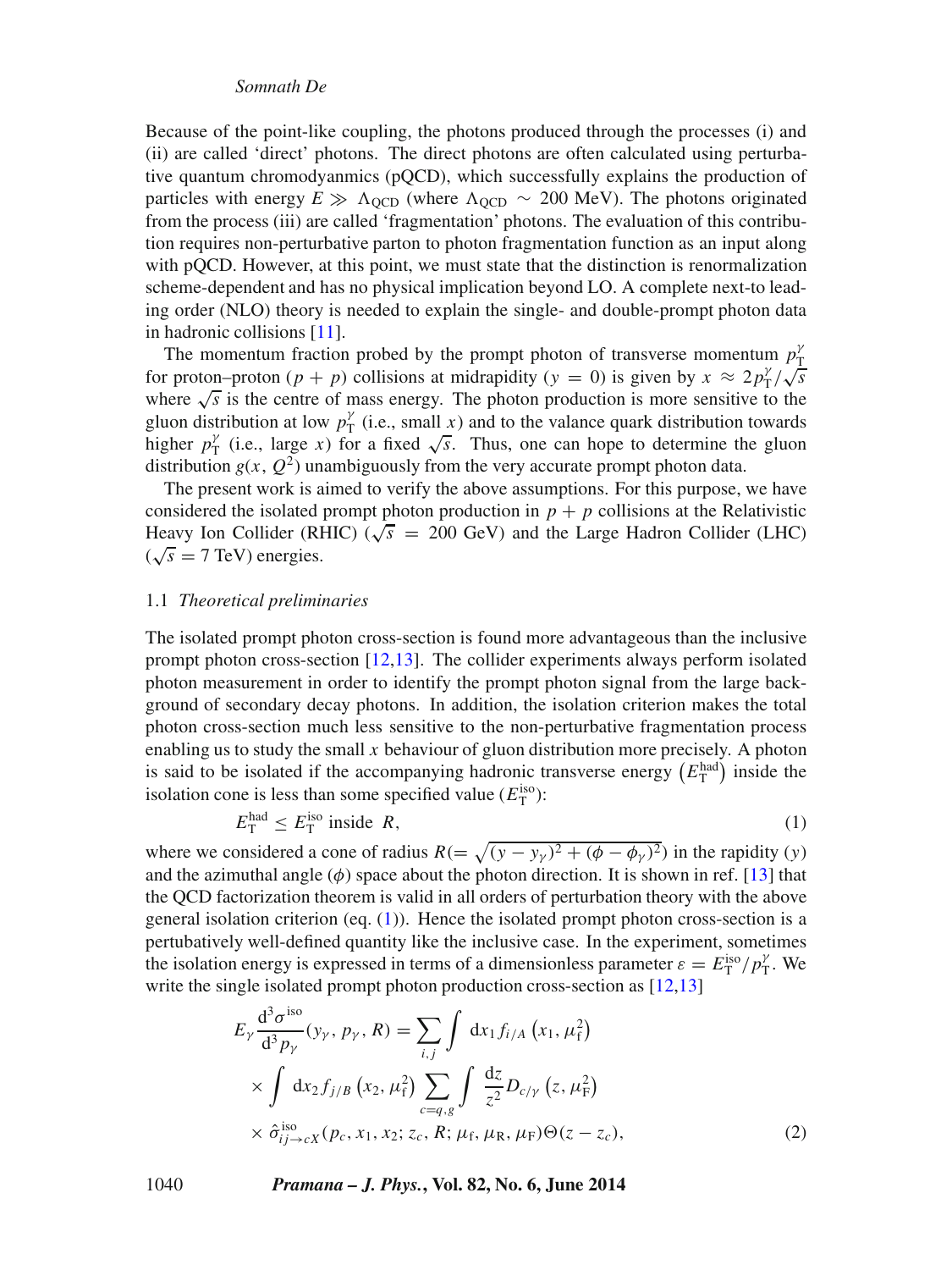where the *f*'s are called the parton distribution functions (PDFs), which give the probability for the incoming partons *i* and *j* carrying momentum fractions  $x_1$  and  $x_2$  inside the hadrons *A* and *B* respectively.  $D_{c/\gamma}(z, \mu_F^2)$  gives the parton to photon fragmentation probability defined at  $z = p_y / p_c$ . When a photon is emitted from 'direct' hard interaction (i.e.  $c = \gamma$ ), the photon fragmentation function reduces to  $\delta(1 - z)$ . Following the isolation criterion [\(1\)](#page-1-0), we find that the fraction z should be  $\geq 1/(1+\varepsilon) = z_c$  [\[13\]](#page-8-4). Thus, for small values of  $\varepsilon$ , the fragmentation process is less contributory to the total photon crosssection compared to the direct process. This is contrary to the inclusive prompt photon production. The fragmentation function  $D_{c/\gamma}(z, \mu_{\rm F}^2)$  that appears in eq. [\(2\)](#page-1-1) is the same as in case of inclusive photon production.  $\hat{\sigma}^{iso}$ , the isolated partonic interaction crosssection, contains all processes upto  $\mathcal{O}(\alpha_s^2)$  (for  $c = \gamma$ ) and upto  $\mathcal{O}(\alpha_s^3)$  (for  $c \neq \gamma$ ) of the reaction  $i + j \rightarrow c + X$ . The dependence of the isolation parameters  $(R, \varepsilon)$  is fully encoded into the isolated cross-section ( $\hat{\sigma}^{iso}$ ).  $\mu_f$ ,  $\mu_R$  and  $\mu_F$  are the three different scales associated with the factorization, renormalization and fragmentation, respectively.

### **2. Results**

With this theoretical introduction, now we show the results of isolated prompt photon production for  $p + p$  collisions at the RHIC and LHC centres of mass energies (figure [1\)](#page-2-0). Our calculation is based on the Monte Carlo program  $JETPHOX$  [\[14\]](#page-8-5), which evaluates direct and fragmentation photon cross-section separately at NLO accuracy. We sum the two contributions to get the total physical cross-section at NLO. JETPHOX is found to explain the isolated prompt photon data at the Tevatron energy [\[3\]](#page-7-2) and at the LHC

<span id="page-2-0"></span>

**Figure 1.** Scale dependence of single isolated prompt photon production in  $p + p$ collisions at the RHIC (200 GeV) and LHC (7 TeV) centre of mass energies, calculated with CT10 PDF and BFG-I fragmentation function and compared with the measurements from the PHENIX and the CMS Collaborations.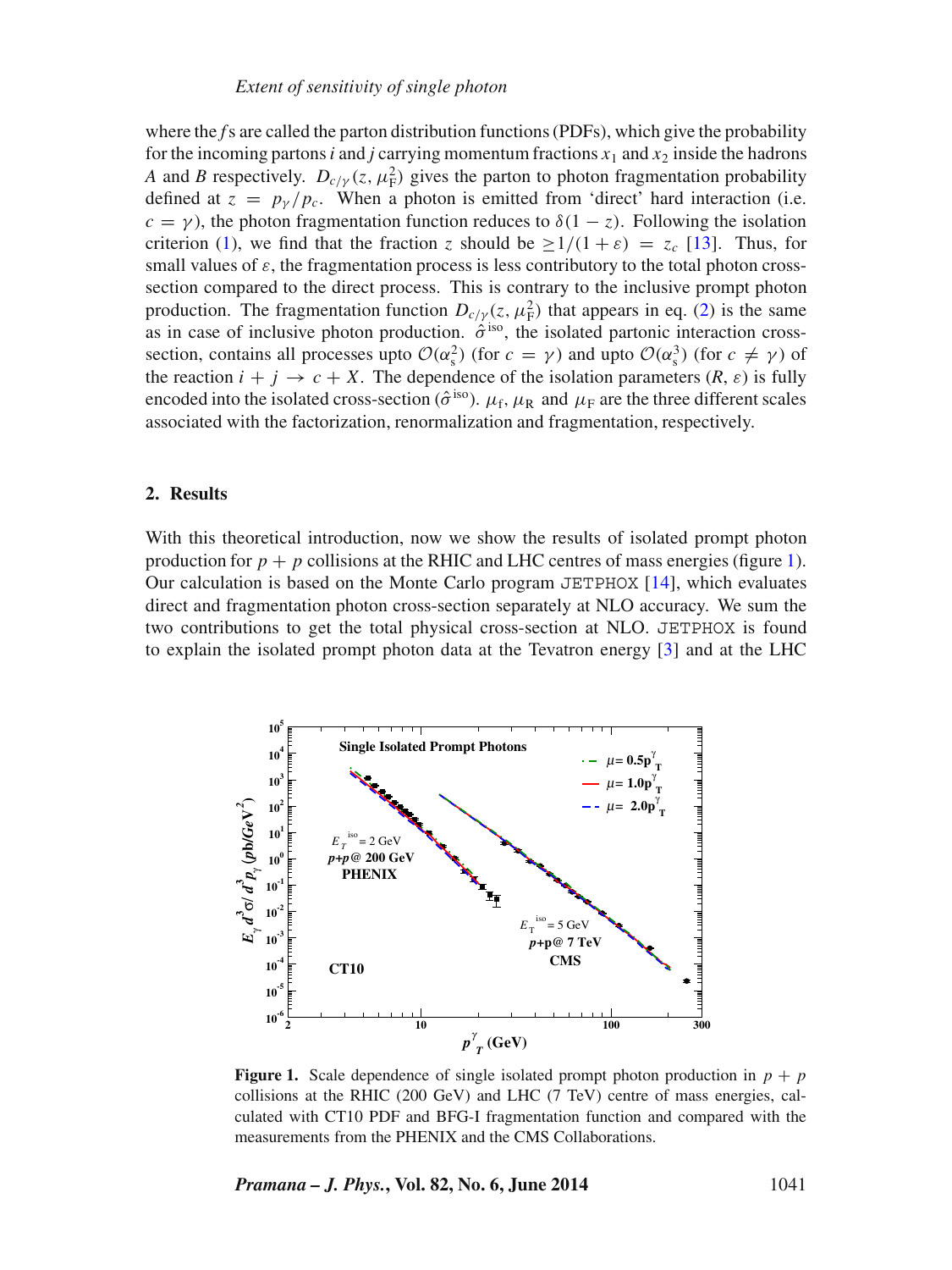energy [\[2](#page-7-1)[,15\]](#page-8-6). This program is very useful in the sense that one can define a variety of experimental requirements (kinematic, isolation) at the partonic level. Numerous sets of PDF are made available in JETPHOX through the LHAPDF library [\[16\]](#page-8-7). We have considered an isolation cone of radius  $R = 0.4$  and constant isolation energy cut in these studies. The parameters of calculations at the RHIC are  $p_T^{\gamma} = 4{\text -}20 \text{ GeV}, |y_{\gamma}| < 0.5$ ,  $E_{\rm T}^{\rm iso} = 2 \text{ GeV}$  and at the LHC are  $p_{\rm T}^{\gamma} = 10{\text -}200 \text{ GeV}, |y_{\gamma}| < 1.5, E_{\rm T}^{\rm iso} = 5 \text{ GeV}$ . We have used the BFG-I parton to photon fragmentation function by Bourhis *et al* [\[17\]](#page-8-8), which includes correction in the fragmentation function beyond leading logarithmic approximation. The three scales  $\mu_f$ ,  $\mu_R$ ,  $\mu_F$  are set equal to a common scale  $\mu$  to reduce theoretical uncertainties in the calculation. The scale  $\mu$  is further defined as  $c p_{\rm T}^{\gamma}$  with  $c = 0.5, 1.0$ , 2.0. The scale dependence of the isolated prompt photon production, calculated with CT10 PDF [\[18\]](#page-8-9), is shown in figure [1.](#page-2-0) The results are plotted against the prompt photon measurement by the PHENIX Collaboration at midrapidity [\[6\]](#page-7-3) and by the CMS Collaboration in the rapidity range  $0.9 < \eta < 1.44$  [\[15\]](#page-8-6). Our results quite agree with the theoretical curve mentioned in refs [\[6](#page-7-3)[,15\]](#page-8-6). The scale  $\mu = 1.0p_T^{\gamma}$  is found to be a better choice though the relative uncertainty between the scales have been found very small.

Next we have considered four more parametrizations of PDF, namely CTEQ4M [\[19\]](#page-8-10), CTEQ6M [\[20\]](#page-8-11), MRST2001 [\[21,](#page-8-12)[22\]](#page-8-13) and NNPDF1.0 [\[23\]](#page-8-14). Our motivation is to check whether the single-prompt photon yield is able to distinguish between these PDF sets. We do hope that the recent prompt photon measurements at the RHIC and LHC experiments can constrain the gluon density in the proton. The invariant prompt photon yield calculated with the five PDFs at the RHIC and the LHC energies are displayed in figure [2.](#page-4-0) We see that starting from very old parametrization like CTEQ4M to a recent parametrization like CT10 gives reasonably good description of the data within the statistical errors. A little wiggling observed at different theoretical curves for  $p_T^{\gamma} > 12 \text{ GeV}$  at the RHIC and for  $p_T^{\gamma} > 120 \text{ GeV}$  at the LHC can be attributed to the Monte Carlo technique of integration.

The direct and fragmentation contributions to the isolated photon cross-section  $(d\sigma/dp_T^{\gamma}dy_{\gamma})$  at NLO are shown individually in figure [3.](#page-5-0) The NLO corrections to the direct contribution is due to additional real and virtual gluon emission at the LO processes  $qg \to q\gamma$  and  $q\bar{q} \to g\gamma$  [\[24\]](#page-8-15). NLO correction to the fragmentation contribution is coming from generic  $\mathcal{O}(\alpha_s^3)$  subprocesses  $i+j \to c+d+e$ , where the parton *c* fragments into a photon [\[25,](#page-8-16)[26\]](#page-8-17). All these higher-order corrections are included in JETPHOX according to the  $\overline{MS}$  renormalization and factorization schemes. It is known indeed that the total cross-section is the only physical quantity at NLO because a direct  $\mathcal{O}(\alpha_s^2)$  process like  $qg \rightarrow qg\gamma$  contributes similar like LO fragmentation process when the fragmentation scale  $\mu_F$  is close to 1 GeV [\[13\]](#page-8-4). We expect that *qg* (or  $q\bar{g}$ )-initiated 'direct' photons could be a good probe to track down the varying gluon distribution  $g(x, Q^2)$  among the PDF sets. However, as shown in figure [3,](#page-5-0) we have not found any dependence of the direct and fragmentation contributions to the PDF at the RHIC and the LHC energies. The fragmentation contribution shown in figure [3](#page-5-0) is scaled down by a factor of 10 for better visibility. We find that the direct component has dominant contribution ( $\sim$  80–90%) to the total photon cross-section at the RHIC and the LHC energies.

We have plotted our results on logarithmic scale, which can easily consume a factor of 2–3 difference among the PDFs. To measure the deviation in the isolated prompt photon yield of different PDF sets, we introduce a parameter  $\Delta_{\text{PDF}} = (M\text{odern} - \text{Old})/\text{Old}$ .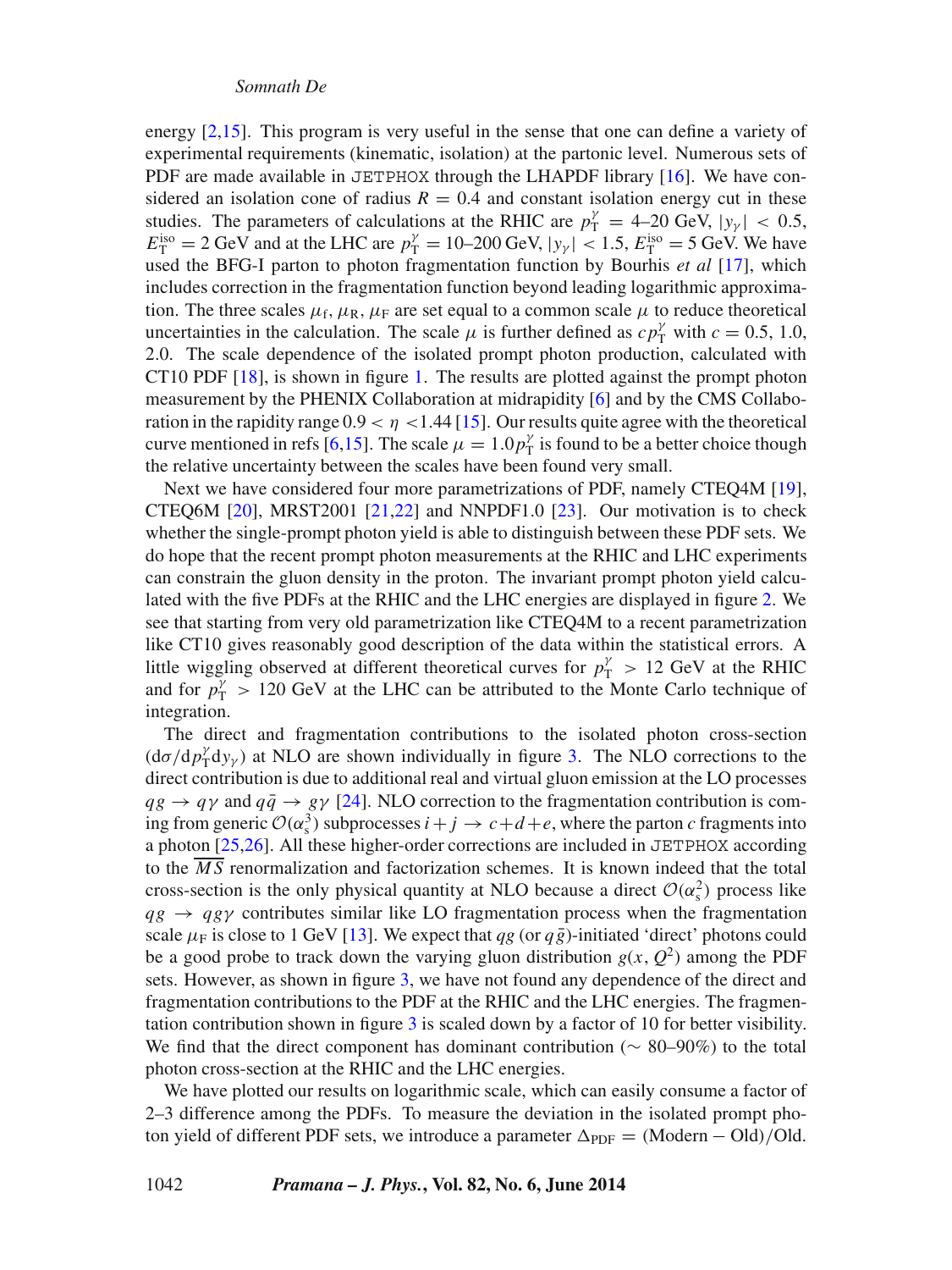<span id="page-4-0"></span>

**Figure 2.** (**a**) Comparison of differential cross-section of isolated prompt photons calculated with CTEQ4M, CTEQ6M, CT10, MRST2001, NNPDF1.0 PDF, BFG-I fragmentation function and scale  $\mu = 1.0 p_{\rm T}^{\gamma}$  for  $p + p$  collisions at the RHIC energy. (**b**) The same for  $p + p$  collisions at the LHC energy.

The 'Old' refers to the isolated prompt photon cross-section calculated with CTEQ4M. The 'Modern' refers to the same calculated with CTEQ6M, CT10, MRST2001 and NNPDF1.0. Thus, the CTEQ4M is chosen as the central value and  $\Delta_{\text{PDF}}$  measures the deviation as we go towards newer structure functions. The dependence of  $\Delta_{\text{PDF}}$  with  $p_T^{\gamma}$  at the RHIC and the LHC energies are displayed in figure [4.](#page-6-0) Apart from the numerical fluctuations, we find all the PDFs show a monotonic variation with  $p_T^{\gamma}$ .  $\Delta_{\text{PDF}}$  of CTEQ6M first decreases for  $p_T^{\gamma} \le 10$  GeV at the RHIC and  $p_T^{\gamma} \le 40$  GeV at the LHC, then increases with  $p_T^{\gamma}$ . The amount of deviation is seen least for MRST2001 and most for NNPDF1.0. It is found that the uncertainty in the isolated prompt photon cross-section associated with the choice of PDFs is within 20% at the RHIC and LHC energies for all  $p_T^{\gamma}$ . Similar work at the Tevatron energy can be found in ref. [\[27\]](#page-8-18) where the comparison is made with three PDFs and the prediction is made for  $p + p$  collisions at the top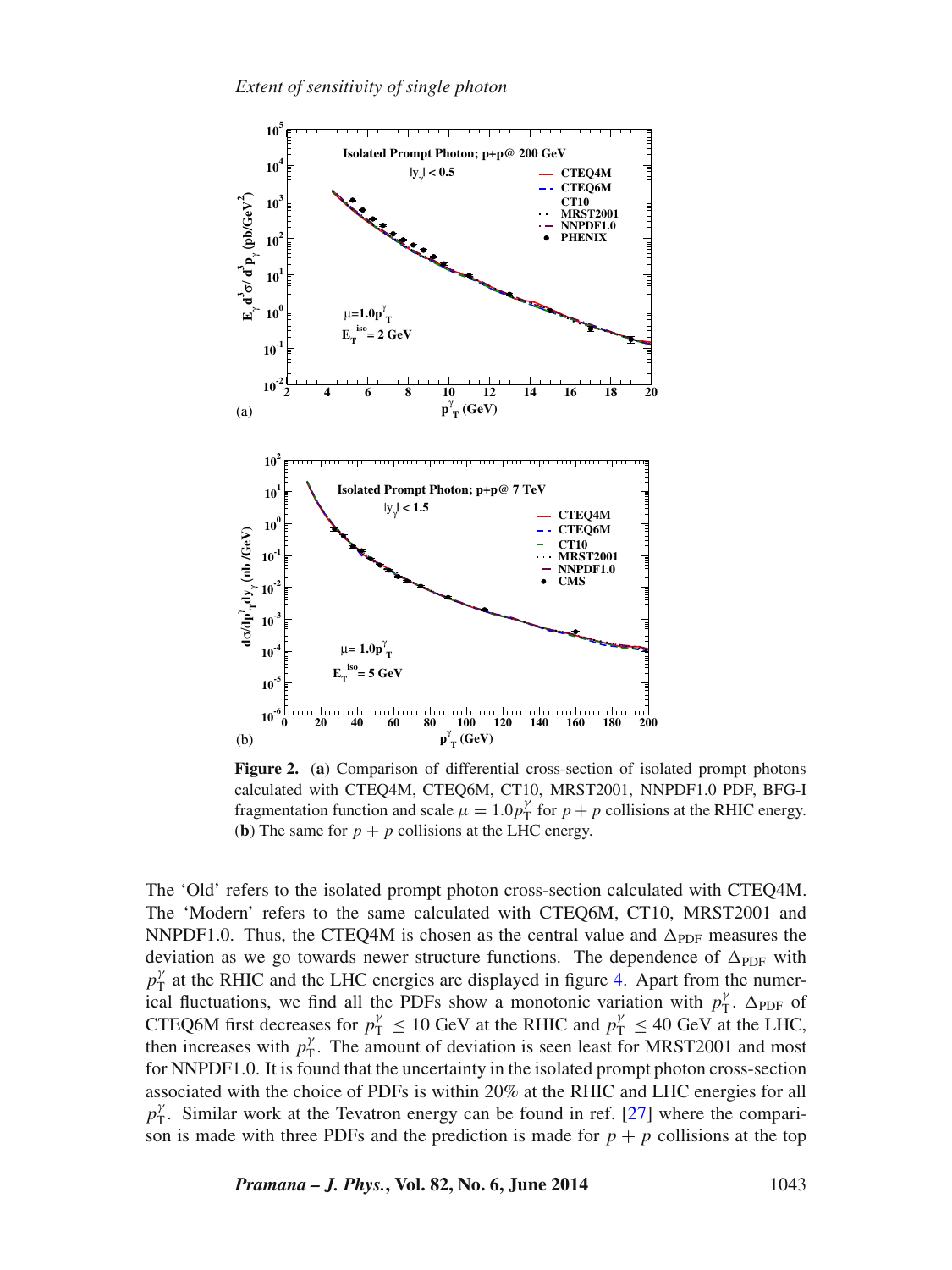<span id="page-5-0"></span>

**Figure 3.** The 'direct' and 'fragmentation' contributions to total isolated prompt photon production in  $p + p$  collisions are displayed for the five different PDFs at the RHIC (**a**) and the LHC energies (**b**). The 'fragmentation' component is scaled by 0.1.

LHC energy ( $\sqrt{s}$  = 14 TeV). A recent quantitative study using a particular PDF set and its replicas at different collider energies have drawn a similar conclusion [\[28\]](#page-8-19).

Finally, we have checked the variation of gluon distribution  $g(x, Q^2)$  among the five different parametrizations of PDF in the kinematic regime,  $10^{-3} \le x \le 10^{-1}$ , probed by the present RHIC and LHC photon data. In figure [5,](#page-7-4) we have plotted the momentum density of gluons  $xg(x, Q^2)$  vs. the momentum fraction x for a typical value of  $Q^2 =$ 80  $GeV<sup>2</sup>$ . This shows that the gluon distribution is varying indeed among the five PDFs considered in this study. Thus, we believe that the sensitivity of single-prompt photon production to the parton distributions is taken away due to the integration over the initial parton momenta  $x_1$  and  $x_2$  in eq. [\(2\)](#page-1-1).

However, the double-prompt photon production cross-section in hadronic collisions is directly proportional to the incoming parton momentum density (or the PDF) [\[29,](#page-8-20)[30\]](#page-8-21).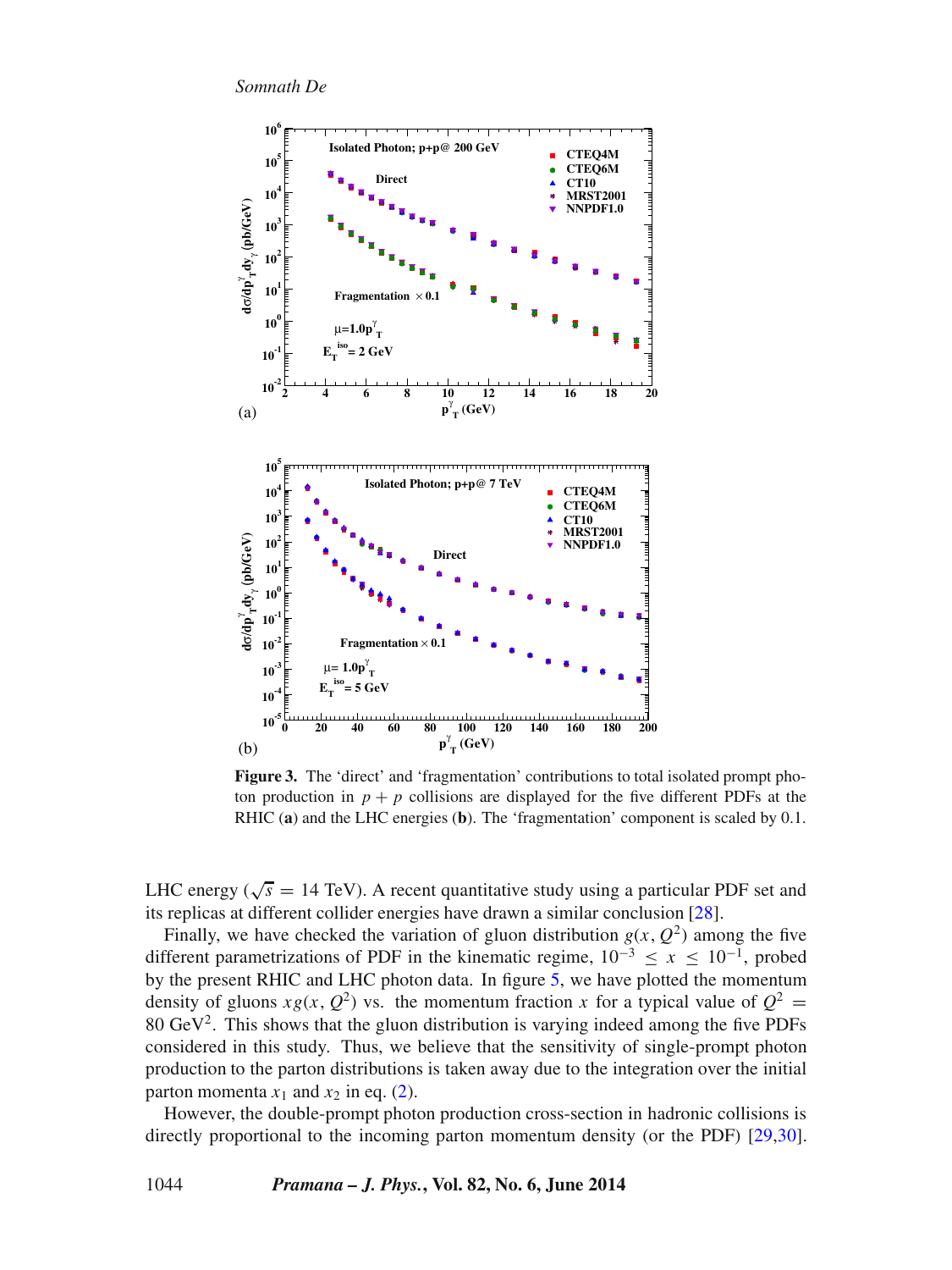<span id="page-6-0"></span>

**Figure 4.** The PDF uncertainty in the isolated prompt photon production in  $p + p$ collisions related to the choice of PDF is plotted with the transverse momentum of photon  $(p_T^{\gamma})$  at the RHIC (**a**) and LHC (**b**) energies.

The double-prompt photons produced through quark–antiquark annihilation  $q\bar{q} \rightarrow \gamma \gamma$ or gluon–gluon fusion  $gg \rightarrow \gamma\gamma$  completely specify parton momentum distribution. The single bremsstrahlung contribution like  $qg \rightarrow q\gamma\gamma$  to the double photon production is also sensitive to the PDF. Hence, we hope the double-prompt photon measurement at the LHC energy could better probe the gluon distribution  $g(x, Q^2)$  in the proton in comparison with the single-prompt photon measurement.

# **3. Summary and outlook**

We have analysed the data of single-prompt photon production in  $p + p$  collisions at the centre of mass energies 200 GeV (RHIC) and 7 TeV (LHC) with five different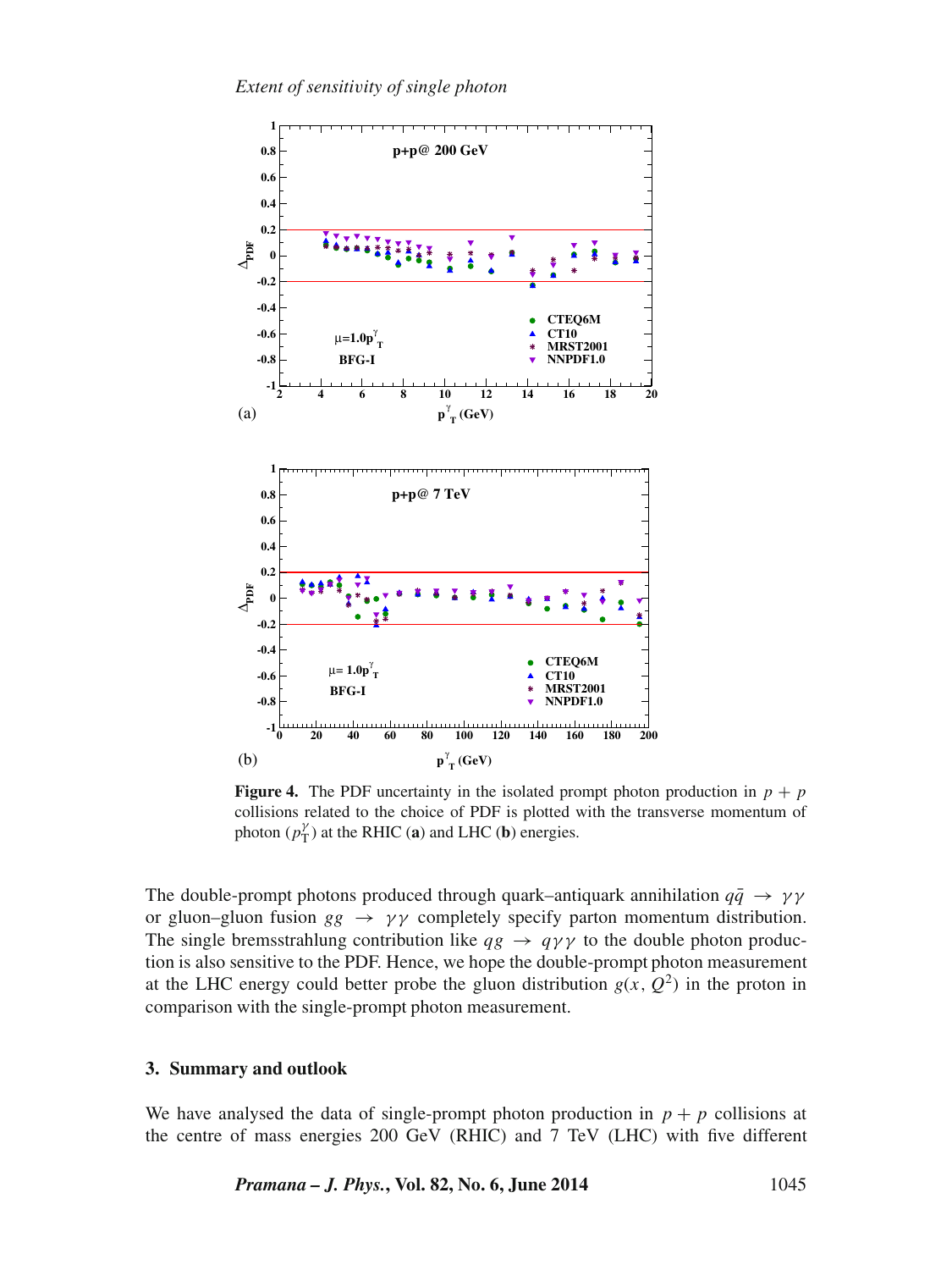<span id="page-7-4"></span>

**Figure 5.** The gluon momentum density  $xg(x, Q^2)$  vs. the momentum fraction x for the five PDFs considered in the present study for a typical value of momentum transfer square  $Q^2 = 80 \text{ GeV}^2$ .

parametrizations of PDF. Our calculation relies on the available program JETPHOX, which calculates isolated prompt photon production at the NLO accuracy. We have shown that the single isolated prompt photon momentum spectra is almost insensitive to the choice of PDF, which is due to the intregation over the initial-state parton momemta. The present analysis suggests that the recent prompt photon measurements at the RHIC and LHC can constrain the gluon distribution inside proton not more than 20% of certainty. We expect that the differential production cross-section of double-prompt photons can determine the gluon distribution more precisely and shall be checked in future studies.

### **Acknowledgements**

SD is thankful to Dinesh Srivastava and Rupa Chatterjee for many stimulating discussions and comments on the manuscript. The author sincerely acknowledges the useful correspondences with Jean-Philippe Guillet regarding JETPHOX. The author is financially supported by Department of Atomic Energy, India, during the course of this work.

# **References**

- <span id="page-7-0"></span>[1] J F Owens, *Re*v*. Mod. Phys.* **59**, 465 (1987)
- <span id="page-7-1"></span>[2] ATLAS Collaboration: G Aad *et al*, *Phys. Re*v*. D* **83**, 052005 (2011)
- <span id="page-7-2"></span>[3] CDF Collaboration: T Aaltonen *et al*, *Phys. Re*v*. D* **80**, 111106 (2009)
- [4] D0 Collaboration: V M Abazov *et al*, *Phys. Lett. B* **639**, 151 (2006); Erratum, *ibid. B* **658**, 285 (2008)
- [5] PHENIX Collaboration: S S Adler *et al*, *Phys. Re*v*. Lett.* **98**, 012002 (2007)
- <span id="page-7-3"></span>[6] PHENIX Collaboration: A Adare *et al*, *Phys. Re*v*. D* **86**, 072008 (2012)
- [7] P Aurenche, R Baier, M Fontannaz, J F Owens and M Werlen, *Phys. Re*v*. D* **39**, 3275 (1989)
- [8] H Baer, J Ohnemus and J F Owens, *Phys. Re*v*. D* **42**, 61 (1990)